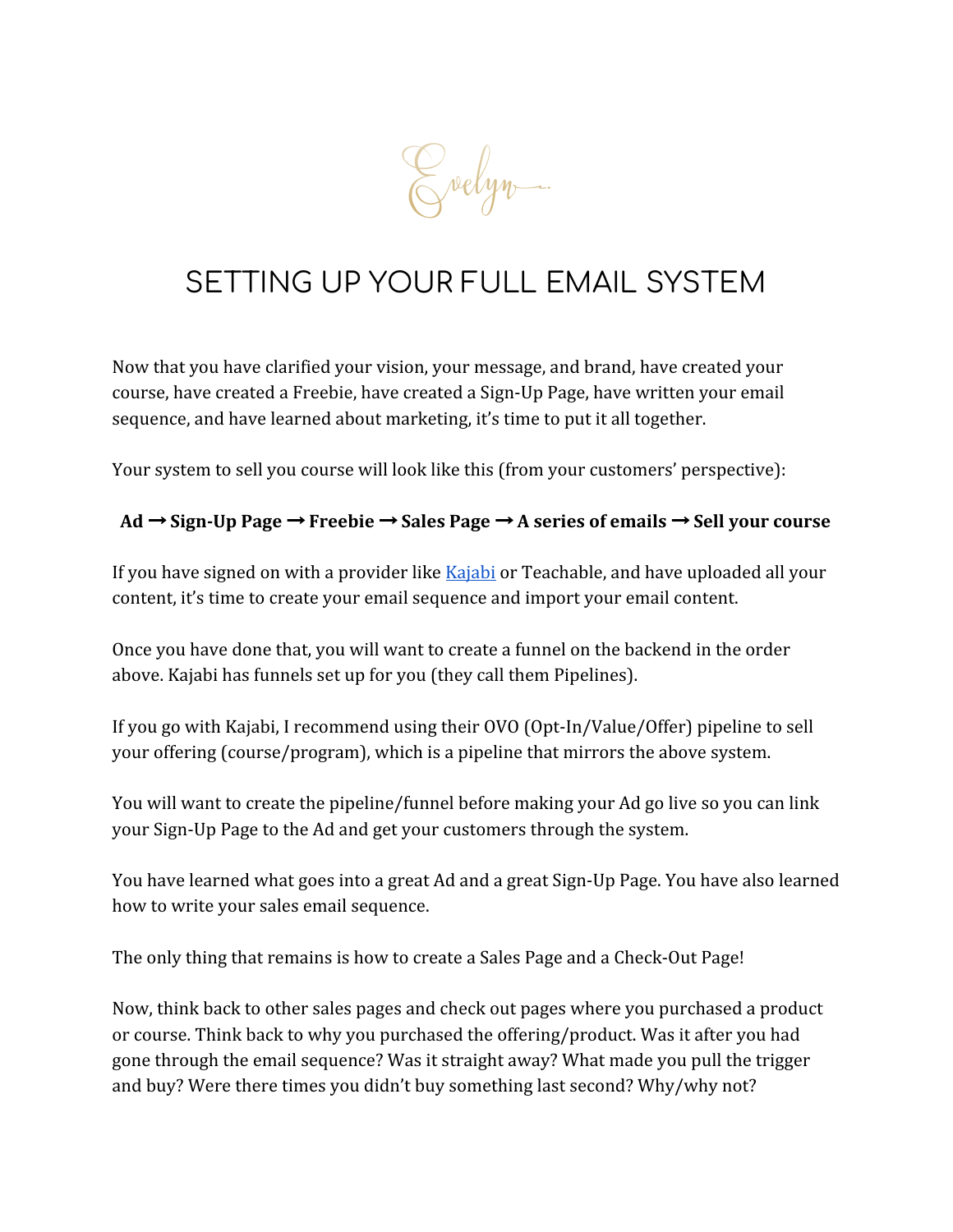Write your thoughts down here:

Here is a GREAT article by Kajabi that captures the essentials of a Sales Page that converts!

\_\_\_\_\_\_\_\_\_\_\_\_\_\_\_\_\_\_\_\_\_\_\_\_\_\_\_\_\_\_\_\_\_\_\_\_\_\_\_\_\_\_\_\_\_\_\_\_\_\_\_\_\_\_\_\_\_\_\_\_\_\_\_\_\_\_\_\_\_\_\_\_\_\_\_\_\_\_\_\_\_\_\_\_\_\_\_\_\_\_\_\_\_\_\_\_\_\_\_\_\_\_\_\_\_ \_\_\_\_\_\_\_\_\_\_\_\_\_\_\_\_\_\_\_\_\_\_\_\_\_\_\_\_\_\_\_\_\_\_\_\_\_\_\_\_\_\_\_\_\_\_\_\_\_\_\_\_\_\_\_\_\_\_\_\_\_\_\_\_\_\_\_\_\_\_\_\_\_\_\_\_\_\_\_\_\_\_\_\_\_\_\_\_\_\_\_\_\_\_\_\_\_\_\_\_\_\_\_\_\_ \_\_\_\_\_\_\_\_\_\_\_\_\_\_\_\_\_\_\_\_\_\_\_\_\_\_\_\_\_\_\_\_\_\_\_\_\_\_\_\_\_\_\_\_\_\_\_\_\_\_\_\_\_\_\_\_\_\_\_\_\_\_\_\_\_\_\_\_\_\_\_\_\_\_\_\_\_\_\_\_\_\_\_\_\_\_\_\_\_\_\_\_\_\_\_\_\_\_\_\_\_\_\_\_\_ \_\_\_\_\_\_\_\_\_\_\_\_\_\_\_\_\_\_\_\_\_\_\_\_\_\_\_\_\_\_\_\_\_\_\_\_\_\_\_\_\_\_\_\_\_\_\_\_\_\_\_\_\_\_\_\_\_\_\_\_\_\_\_\_\_\_\_\_\_\_\_\_\_\_\_\_\_\_\_\_\_\_\_\_\_\_\_\_\_\_\_\_\_\_\_\_\_\_\_\_\_\_\_\_\_ \_\_\_\_\_\_\_\_\_\_\_\_\_\_\_\_\_\_\_\_\_\_\_\_\_\_\_\_\_\_\_\_\_\_\_\_\_\_\_\_\_\_\_\_\_\_\_\_\_\_\_\_\_\_\_\_\_\_\_\_\_\_\_\_\_\_\_\_\_\_\_\_\_\_\_\_\_\_\_\_\_\_\_\_\_\_\_\_\_\_\_\_\_\_\_\_\_\_\_\_\_\_\_\_\_ \_\_\_\_\_\_\_\_\_\_\_\_\_\_\_\_\_\_\_\_\_\_\_\_\_\_\_\_\_\_\_\_\_\_\_\_\_\_\_\_\_\_\_\_\_\_\_\_\_\_\_\_\_\_\_\_\_\_\_\_\_\_\_\_\_\_\_\_\_\_\_\_\_\_\_\_\_\_\_\_\_\_\_\_\_\_\_\_\_\_\_\_\_\_\_\_\_\_\_\_\_\_\_\_\_ \_\_\_\_\_\_\_\_\_\_\_\_\_\_\_\_\_\_\_\_\_\_\_\_\_\_\_\_\_\_\_\_\_\_\_\_\_\_\_\_\_\_\_\_\_\_\_\_\_\_\_\_\_\_\_\_\_\_\_\_\_\_\_\_\_\_\_\_\_\_\_\_\_\_\_\_\_\_\_\_\_\_\_\_\_\_\_\_\_\_\_\_\_\_\_\_\_\_\_\_\_\_\_\_\_ \_\_\_\_\_\_\_\_\_\_\_\_\_\_\_\_\_\_\_\_\_\_\_\_\_\_\_\_\_\_\_\_\_\_\_\_\_\_\_\_\_\_\_\_\_\_\_\_\_\_\_\_\_\_\_\_\_\_\_\_\_\_\_\_\_\_\_\_\_\_\_\_\_\_\_\_\_\_\_\_\_\_\_\_\_\_\_\_\_\_\_\_\_\_\_\_\_\_\_\_\_\_\_\_\_ \_\_\_\_\_\_\_\_\_\_\_\_\_\_\_\_\_\_\_\_\_\_\_\_\_\_\_\_\_\_\_\_\_\_\_\_\_\_\_\_\_\_\_\_\_\_\_\_\_\_\_\_\_\_\_\_\_\_\_\_\_\_\_\_\_\_\_\_\_\_\_\_\_\_\_\_\_\_\_\_\_\_\_\_\_\_\_\_\_\_\_\_\_\_\_\_\_\_\_\_\_\_\_\_\_

Before you start creating a Sales Page for your online course, you need to know a few best practices that will stop you from making mistakes.

Many sales pages fall flat because they don't incorporate essential elements that convince people to convert. Don't follow in their footsteps. Instead, create a checklist so you know exactly what to put on your sales pages.

Following are 13 must-have elements that you need to include on all of your sales pages.

#### **1. A Catchy Headline That Makes a Promise and Demands Attention**

If you want people to buy your course, you need a catchy headline that forces people to stop and pay attention. The best headlines aren't too salesy or gimmicky. Instead, they inspire trust.

The headline should consist of just a few words, but it should communicate three things:

1. The type of product you're offering (in this case, an online course).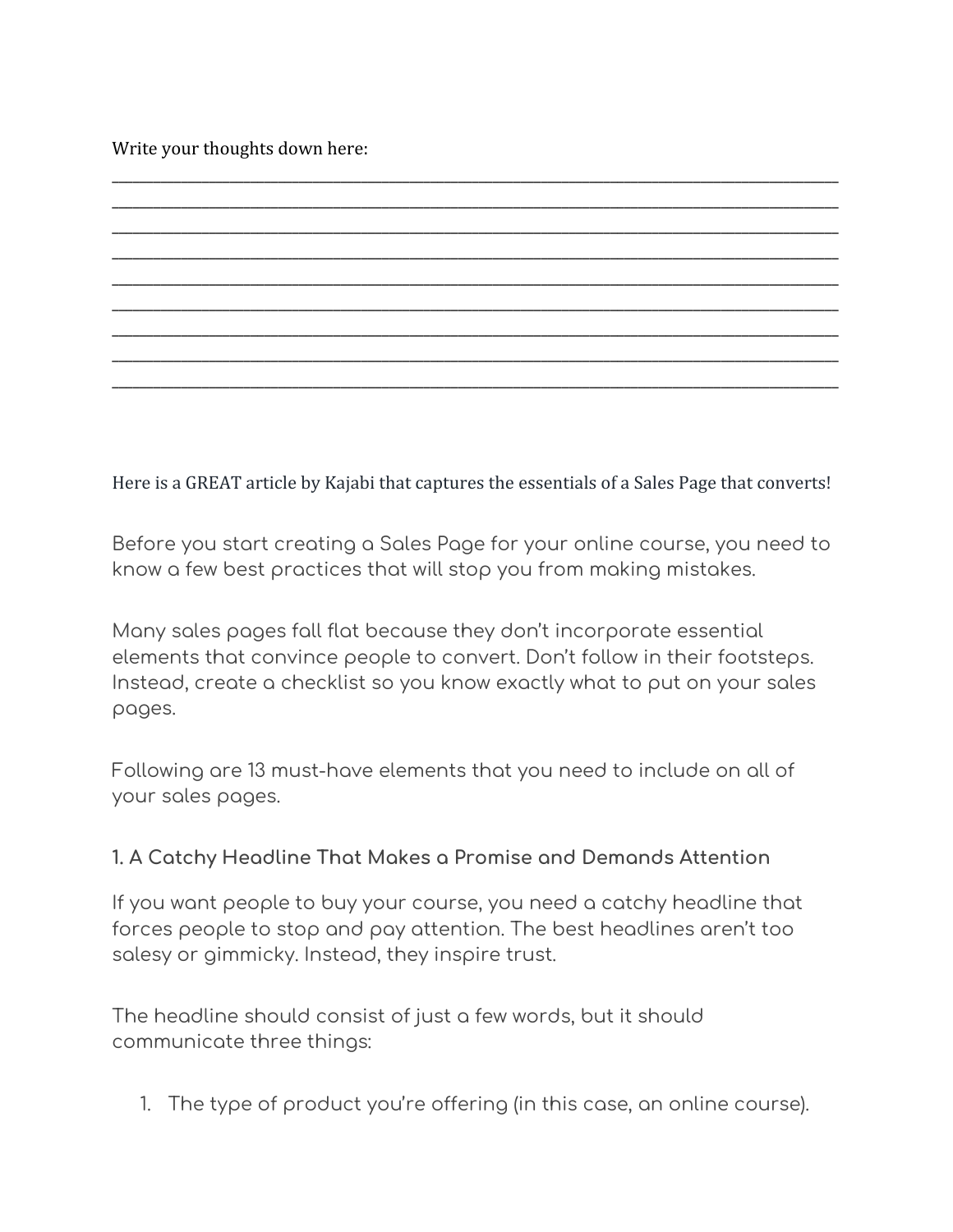- 2. The value customers can get from the product.
- 3. The differentiating factor that makes the product stand out from its competition.

If you're not sure how to write a headline, start with the topic of your course, add an adjective that describes your course, and make sure that you create a promise that will encourage conversions.

(Or you can go back to the PDF "THE 7 COMPONENTS OF A BRAND-BUILDING, EMAIL GROWING, INCOME-PRODUCING AD" and get some ideas there).

For example: "30-Day Weight-Loss Course That Lets You Eat the Foods You Love."

It's simple and direct, but it communicates a clear *benefit* and lets customers know exactly what they'll get from the course.

Think of your headline as your tagline. If you don't succeed, prospects might not read another word on the page. You need to make every syllable count.

### **2. Opening Paragraphs That Promise and Persuade**

If your headline is your tagline, your opening paragraph is your elevator pitch. You're expanding on the promise you made in the headline to convince prospects that they don't just want your online course — they need it.

This is your chance to give your sales pitch and reveal the hidden depths of your course. Consider using bullet points to point out clear benefits (not features) that the reader will derive from your product.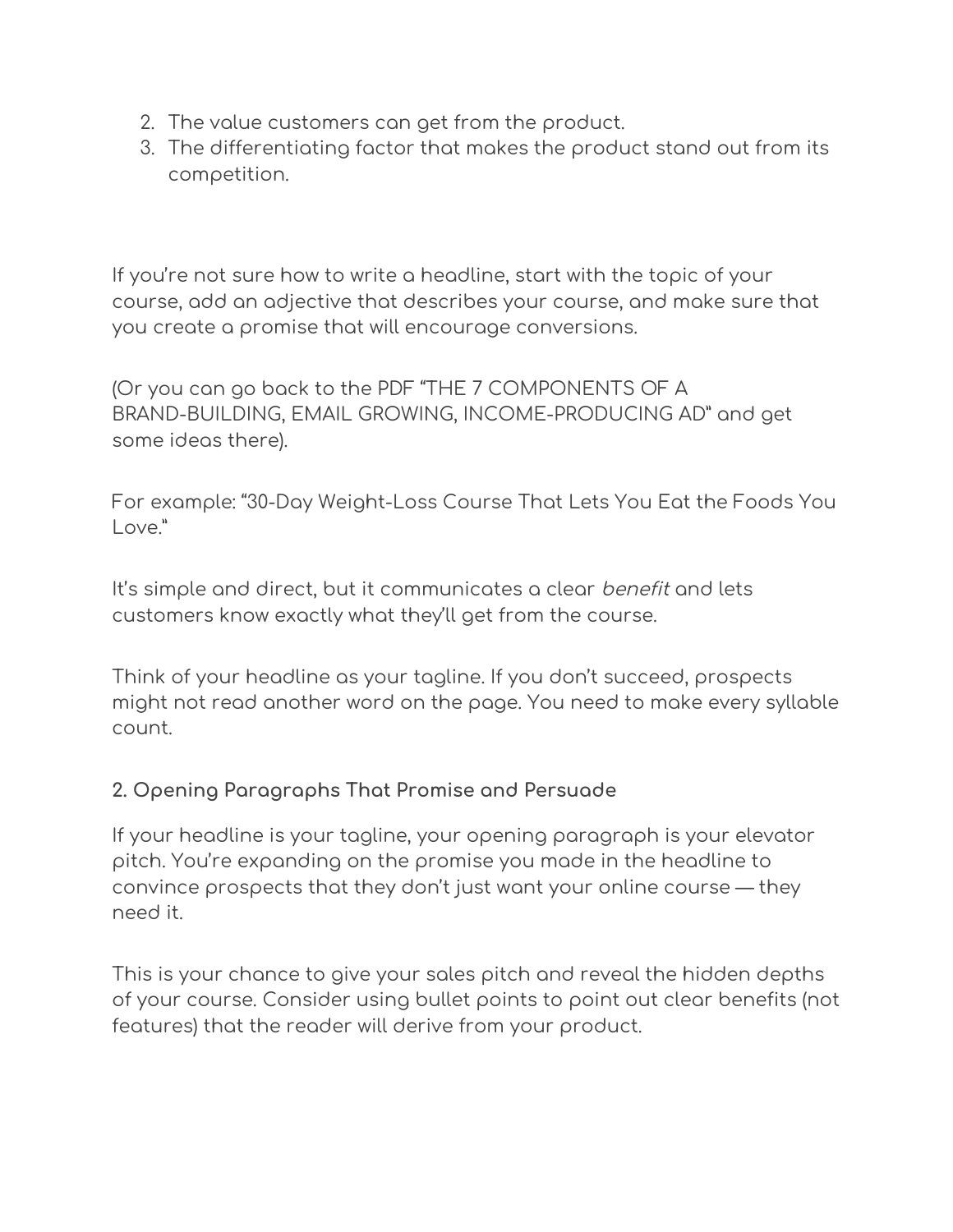Don't forget to inject some personality. Many people who take online courses do so because they appreciate the creator's teaching style. Let people know what they can expect from you, whether it's humor, extensive knowledge, or a touch of irreverence.

## **3. Stories That Reveal the Reasons Behind the Offer**

Storytelling can make or break a sales page. You don't want to tell your life story from your first memory, but you do want to connect emotionally with the reader. Tell stories that explain why your course offers enough benefits to justify the price.

For example, if you've created an online course to help people lose weight, you might tell prospects about your own struggles with weight loss. Let them know that you understand their struggles and that your course provides valuable, actionable advice instead of judgment.

Of course, you don't have to rely on your stories alone. If other people have already taken your course, ask them to share stories of their own so you can reprint them on your sales page. This form of social proof can turn a skeptical prospect into a customer.

## **4. Details That Foster Rapport And Credibility**

If there's one thing that a sales page must do, it establishes rapport and credibility. You want the reader to view you as an authority in your industry and as a friendly entrepreneur who can help them reach their goals.

Your voice and tone can influence rapport considerably. If you're selling a course on a serious topic, coming off as too flippant might turn prospective customers away. Similarly, if you're teaching a lighthearted course, getting too serious might seem discordant.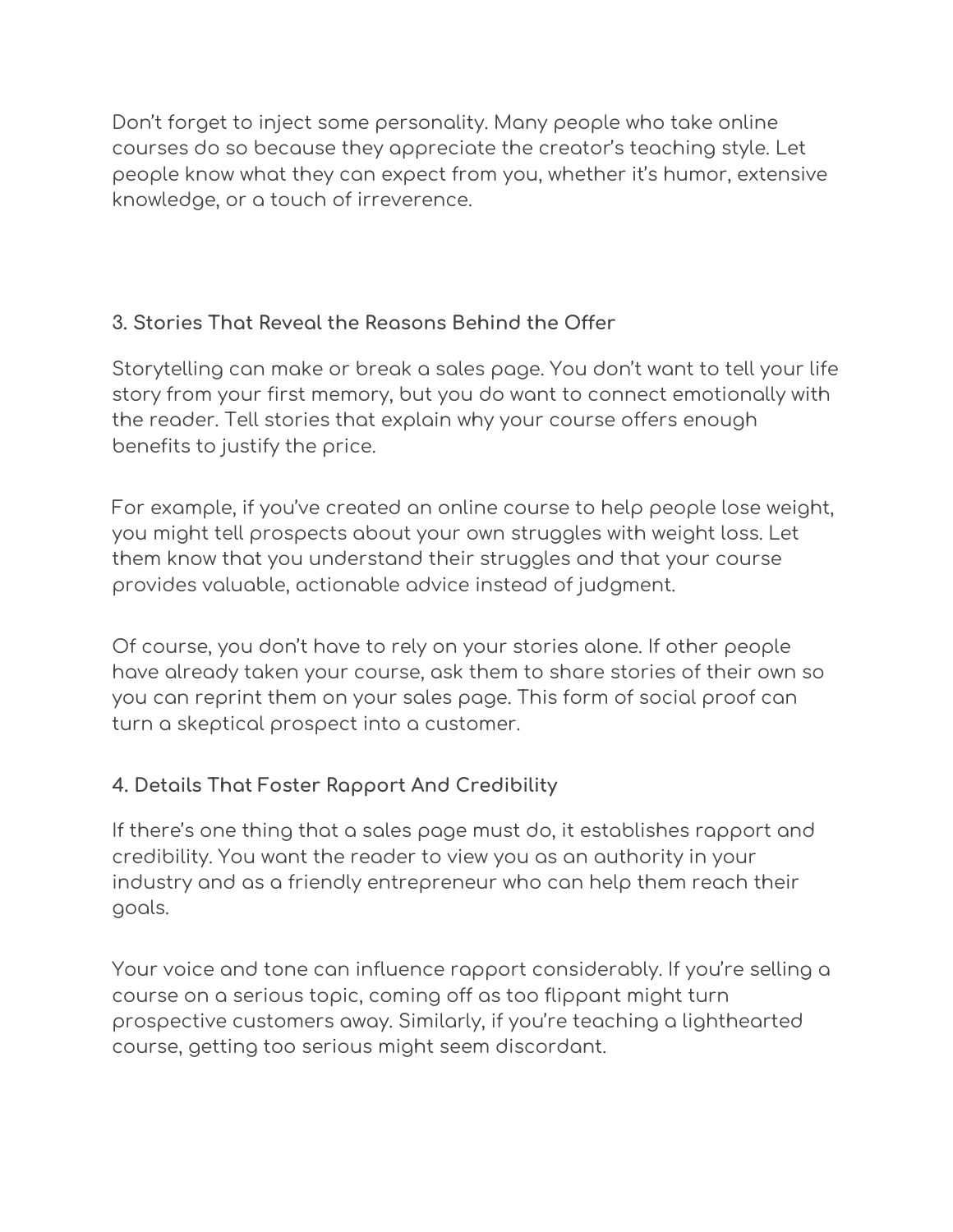Whenever possible, incorporate data into your sales pages. Raw numbers can convince people to buy a product as long as you can back up those numbers. For instance, if 100 percent of your customers have reported satisfaction with your course, you need prospective customers to know that.

## **5. Subheads That Stop Scrollers And Make Reading Easy**

A sales page isn't much different from a regular article in that big walls of text can scare off readers. Most people don't want to spend hours reading lengthy paragraphs. They want the gist of the information so they can make a quick, informed decision.

Subheads break up the content visually and let readers know what they can expect in each section. For example, in a long-form sales page, you might include subheads that break down features and benefits, address potential objections, and provide testimonials from previous customers.

You can also use bulleted and numbered lists to break up your content. On a long-form sales page, graphics and photos can help ease readability and draw in your prospects.

## **6. Anxiety-Reducing Testimonials**

People don't like to spend money. They might like to enjoy the benefits of products, such as online courses, but they're protective of their cash. You have to reduce their anxiety by helping them understand that the benefits outweigh whatever price tag you've put on your course.

The best way to do that is through social proof. As we mentioned earlier, social proof lets people know that others have taken advantage of the course and found it satisfying.

Testimonials are most powerful when they include details, such as the author's name and photograph. You can add even more power to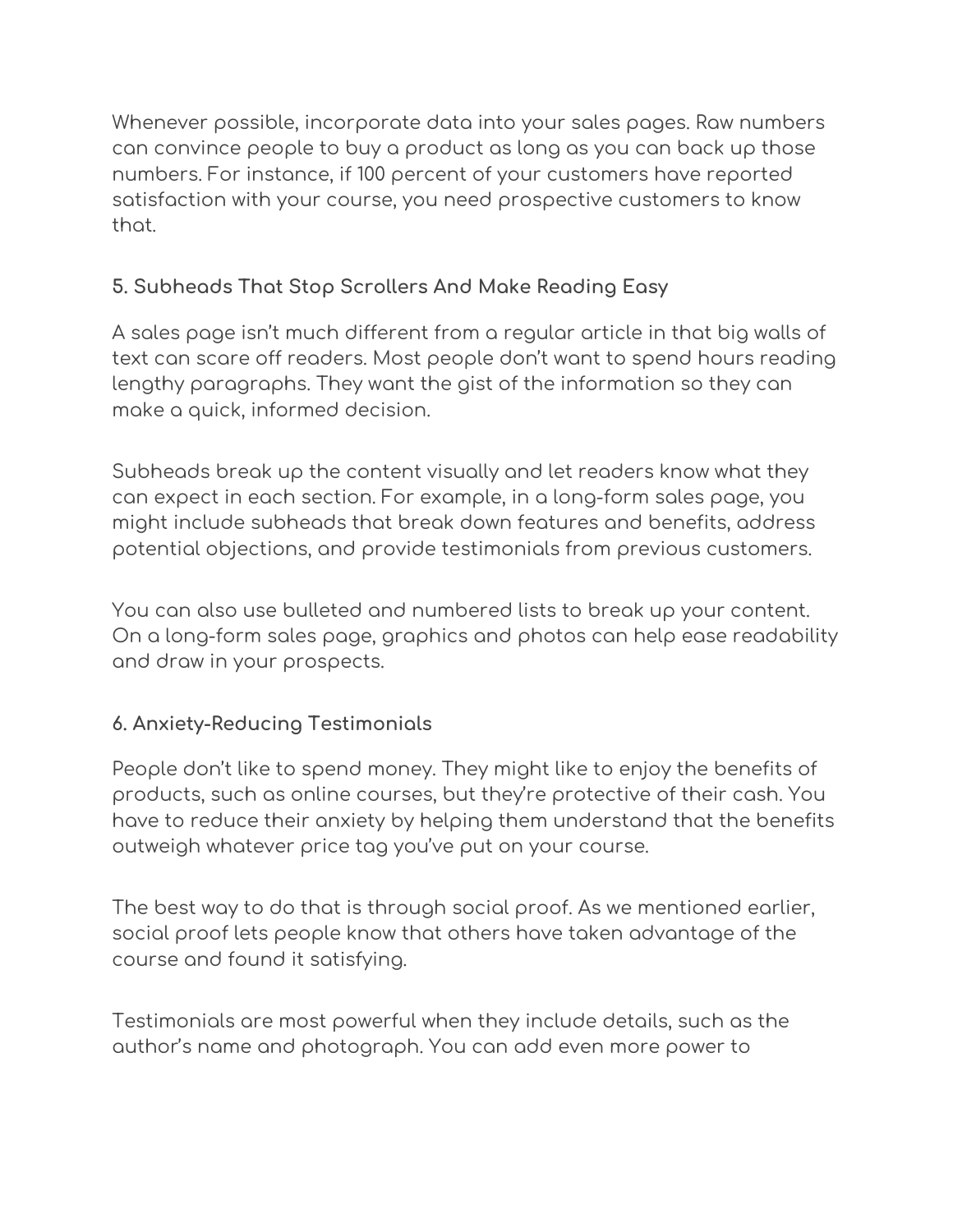testimonials by asking past customers to record video or audio testimonials.

Anyone can write a fake testimonial and print it anonymously on a sales page. Don't do that. Instead, make sure you add credibility by attaching each testimonial to a name (full first name and last middle initial, at a minimum).

## **7. Proof That Your Product or Service Actually Works**

We all love success stories. To convince prospects to buy your course, consider offering proof that the benefits you tout will actually come true for prospects.

Let's go back to our weight-loss course example. You could include before-and-after shots of customers on your sales page. This demonstrates irrefutably that your course works, and prospects can see the proof in actual photographs.

This type of social proof can become even more powerful than a simple testimonial. People want to know that they won't flush their money down the drain by buying your online course. Put their fears to rest by sharing stories and evidence that back up your claims.

### **8. An Offer They Can't Refuse**

We've talked about headlines, first paragraphs, and social proof, but never forget that people are rational. They make decisions based on logical reasoning, and they want to feel as though they're getting the best deal possible.

Since your sales page is designed to do one thing — sell your product don't forget to make a tasty offer that prospects can't refuse.

If you watch late-night infomercials, you might have noticed that the pitchmen and women constantly talk about the offer. They mention not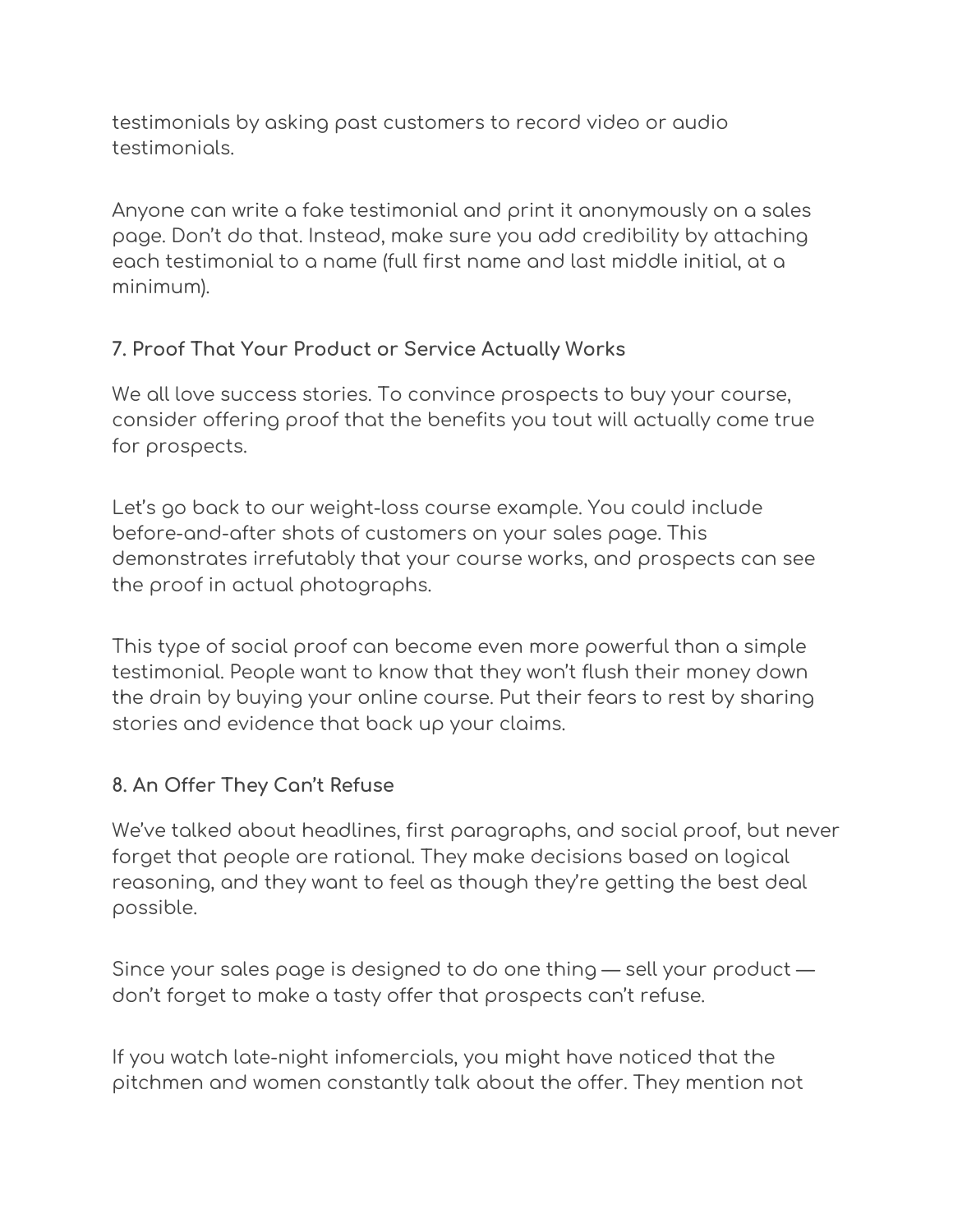only what you'll pay for the product, but what you would pay if you didn't take advantage of the special promotion.

If possible, use your sales page to make similar offers.

For instance, you might offer a 20 percent discount if your customers buy a bundle of several courses. You show that they can save money even though they'll ultimately spend more.

Alternatively, run sales and other promotions every once in a while. Let your prospects know by sending out an email and announcing the promotion on social media. Give people a reason to click the "buy" button before this opportunity goes away.

#### **9. A Risk-Free Environment**

As much as people want a good deal, and as much as they're ruled by logic and reasoning, they're also easily swayed by risk. Nobody enjoys taking risks with money. Most people would rather hold onto their money than lose it.

If, however, you can take away that risk, more people will buy products on your sales pages.

Offering a risk-free purchase helps ease purchase anxiety. You could let your prospective customers know that they can get a refund within a certain time period if they're dissatisfied with your course.

However, you don't want to give customers too much time. If your course only takes two days to complete and you offer a five-day, risk-free promotion, customers could easily consume the entire course and get their money back.

Make sure that your risk-free offer is designed to let people get a feel for your course. After they've sampled some of your course materials, they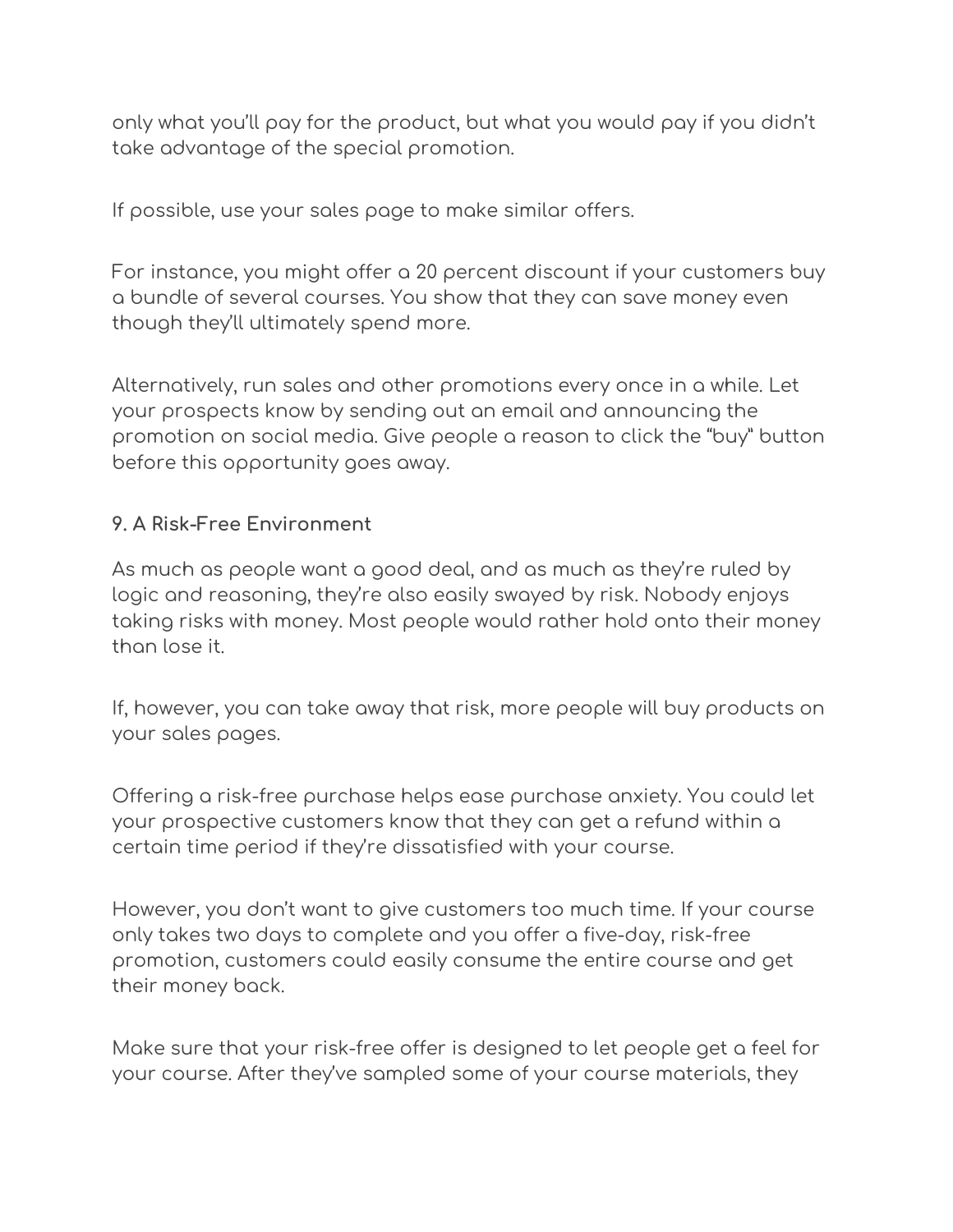should make a permanent decision. After the risk-free period ends, you don't give refunds.

## **10. CTA Button: A Solid Close That Gets Your "Buy" Button Clicked**

You can use a generic phrase on your CTA button, such as "buy now" or "purchase course." However, you might get more conversions if you allow yourself to be a little creative.

For our weight-loss course example, your CTA button might say, "Yes, I Want to Lose Weight Now." It's an affirmative statement that can get people to click because they believe what the button says. They do want to lose weight, so they buy your course.

Use your CTA button as an extension of your headline. It should reflect the promise you made there so that it resonates with the prospect.

Make it as positive and affirming as possible.

However, make sure it's short and sweet. You don't want a CTA button that has four lines of text.

#### **11. About Us**

As we noted earlier, your sales page might be the first point-of-contact between your brand and the prospective customer. Consequently, prospects will want to know who you are.

This is particularly important when it comes to sales pages for online courses. Your prospects want to know why you're qualified to teach the course and how you'll offer value through the course materials.

You don't have to write an overly long biography. Hit the high points that explain what makes you an authority in your industry. You could mention several details: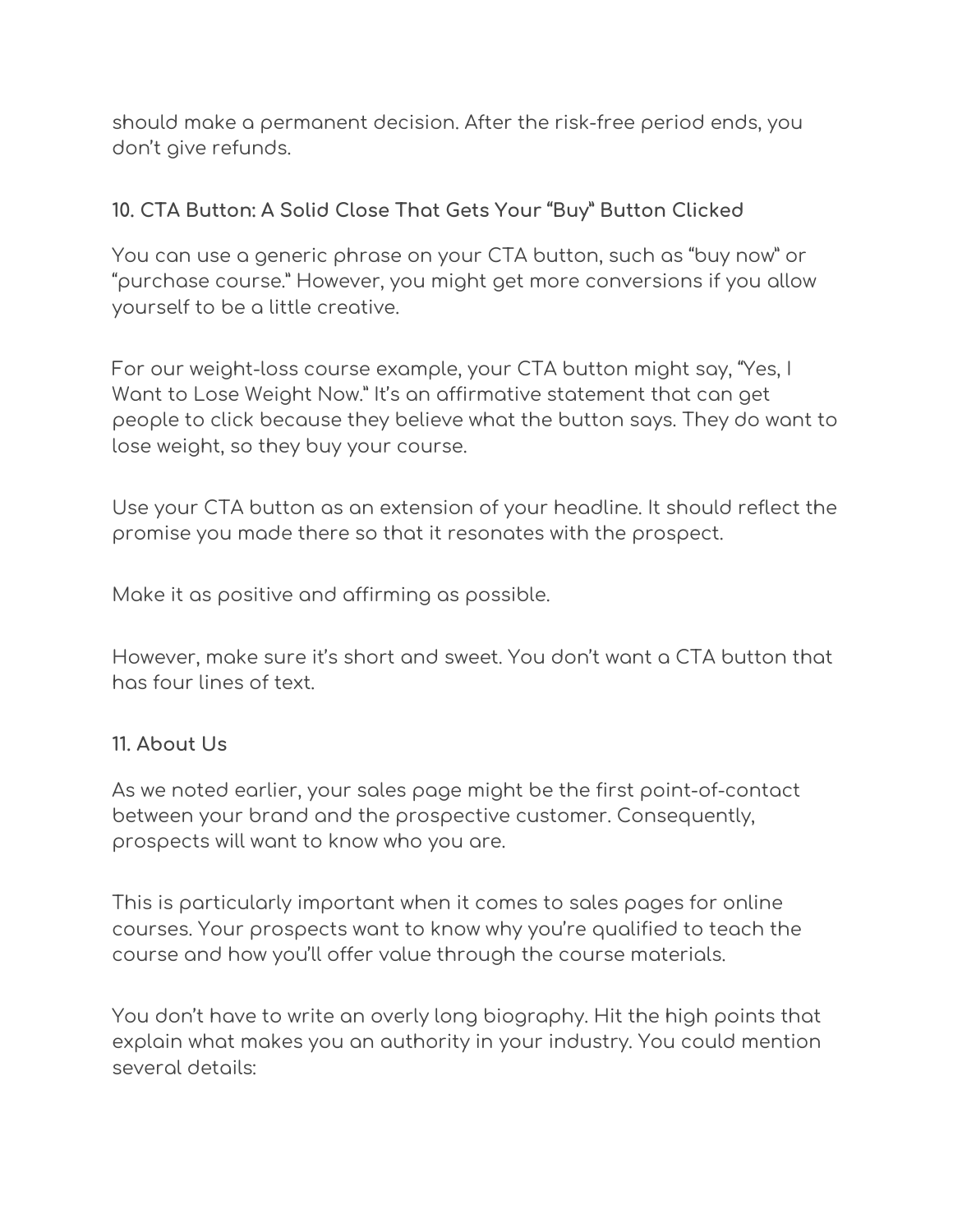- Educational background
- Licenses and certifications
- Personal research or data collection
- Professional experience

Don't forget about adding personality. Don't just list a bunch of dry credentials. Bring life to them by writing in a conversational voice.

Alternatively, you could create a short video that introduces you and your brand to the consumer. While you want to give details about yourself, you also want to focus on the customer. How can your background and credentials benefit him or her?

#### **12. Video**

We've mentioned video several times here, and for good reason. A video can deliver more information in a shorter period of time, depending on how quickly your prospects read. It's also more engaging than text.

You don't have to limit yourself to one video. Create one that introduces you to your prospects, another that introduces your product, and a third that features satisfied customers. You don't need fancy videography equipment, either. Many entrepreneurs shoot videos on their smartphones.

However, if you have access to a studio, use it. Making your videos look more professional can lead to more conversions.

**13. No Navigation Links**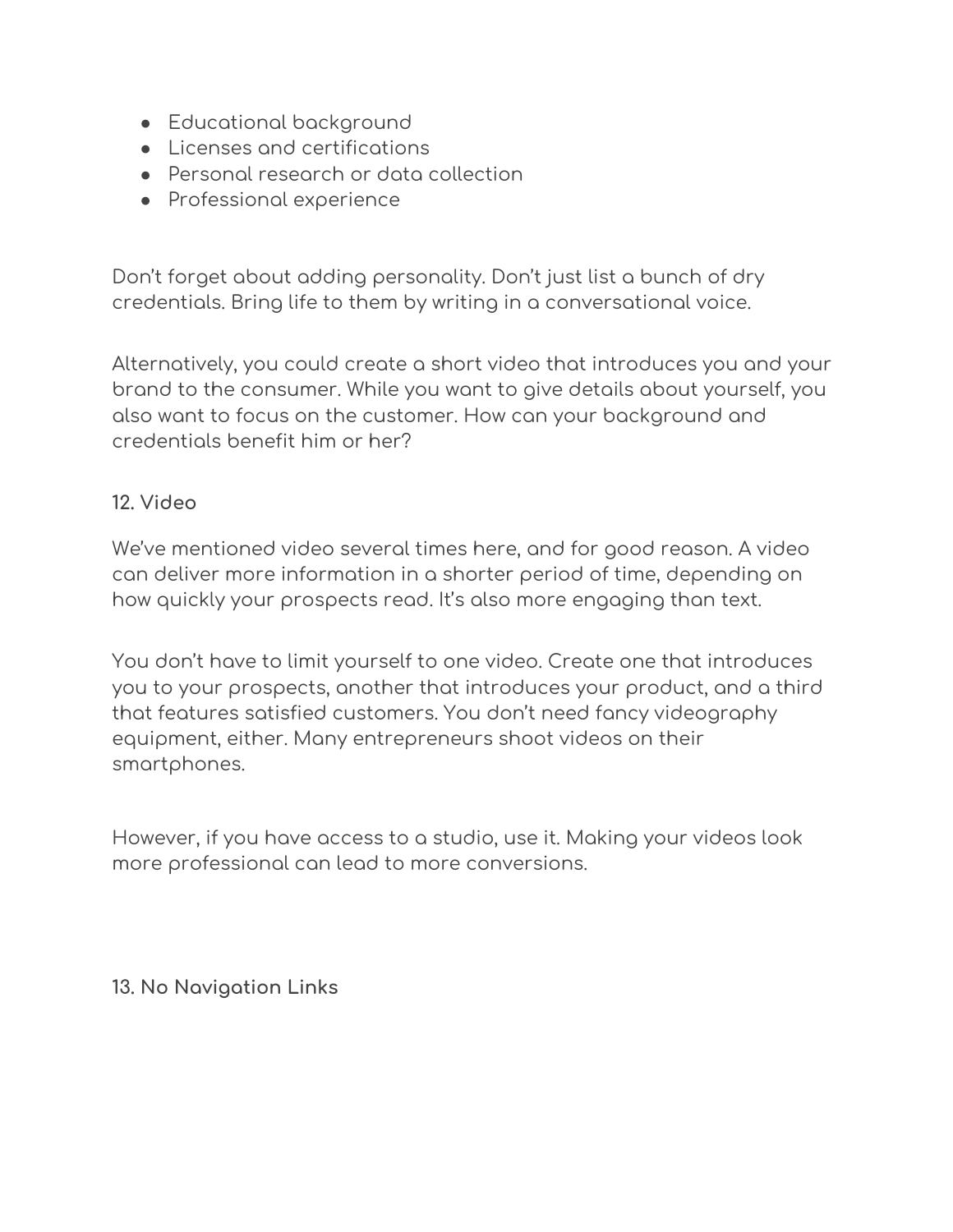A sales page has one purpose: Convince the prospect to become a customer. That's it. If you add anything to your sales page that distracts from your mission, you might lose the sale.

This is why you shouldn't include navigation links on your sales page. Keep the prospect focused on the product you're discussing, and not on other pages on your website. The only link on a product page should lead to the sales form where the customer buys your course.

# NOW IT'S TIME TO BUILD YOUR SALES PAGE!

Now that you've learned about what goes into building a sales page that converts, it's time to go build yours!

Once that's done, you're not quite done yet…

You'll want to make sure that your Check-Out Page (where your customer buys the course) is optimized for your course and creates a seamless experience for you buyers. Why? 69.23% of all e-commerce visitors abandon their shopping carts. The stark reality is, people frequently abandon carts last second so you want to make sure that your check-out page is 100% pristine to prevent that from happening.

Check out the chart below for why people abandon their carts: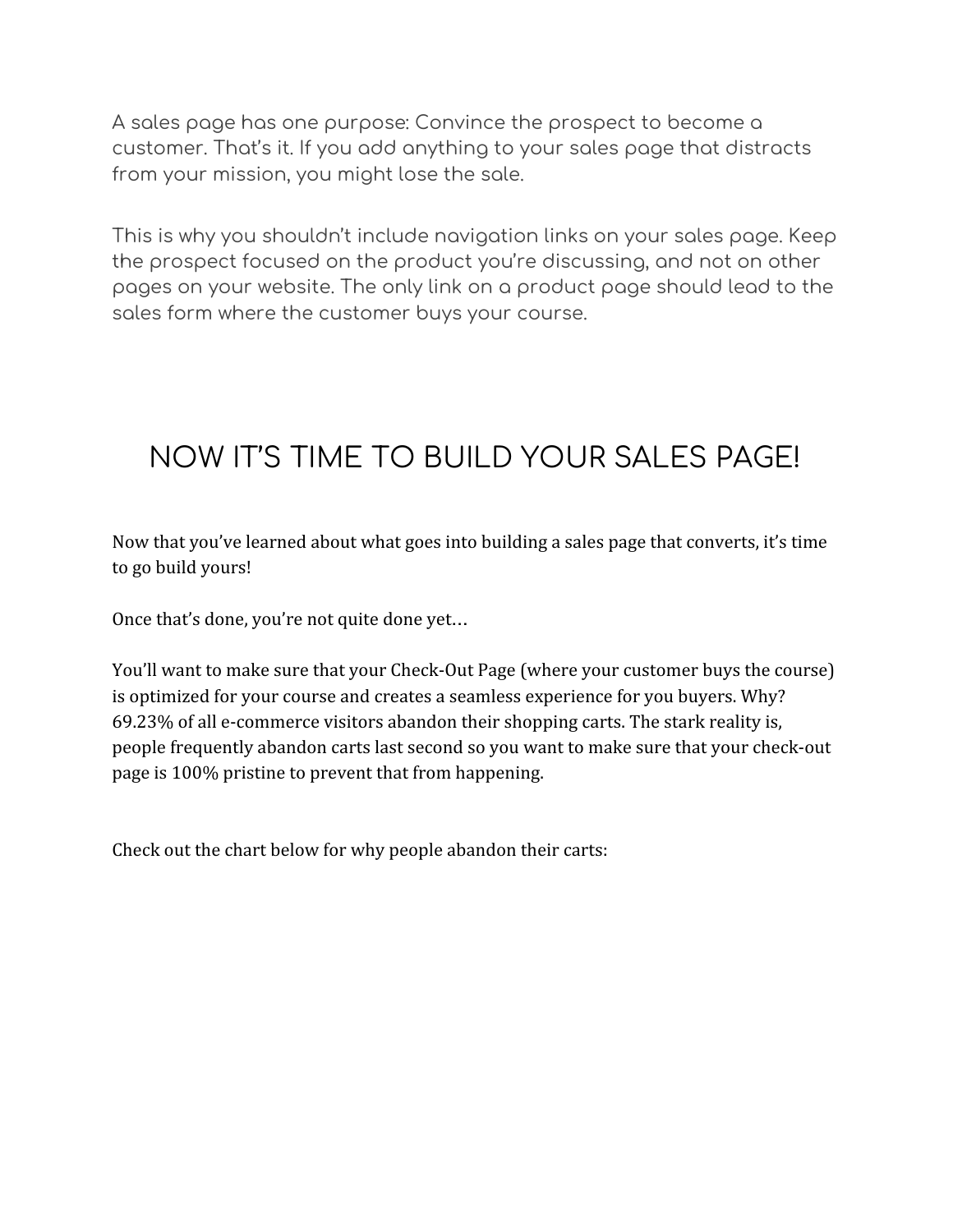#### Reasons for abandonments during checkout



You can increase your conversion rate by up to 35.26% solely by optimizing your checkout flow and design. And I don't know about you but I think that's a pretty big difference!

Keeping user experience as the top priority can fix many of the outlined issues solely through design changes.

# HERE ARE 11 CHECKOUT PAGE STRATEGIES TO IMPROVE CONVERSION RATES

1. Give your buyer a Visual checkout process. While it's ideal to fit everything onto one page, plenty of studies have shown that the less clicks to checkout there are, the higher your conversion rate will be. If you need to spread things out across multiple pages, give your buyer a visual indicator of how far they've progressed.

2. Add checkout buttons to the top and bottom of the page. The less time that your customers have to spend looking for them, the sooner they'll take action.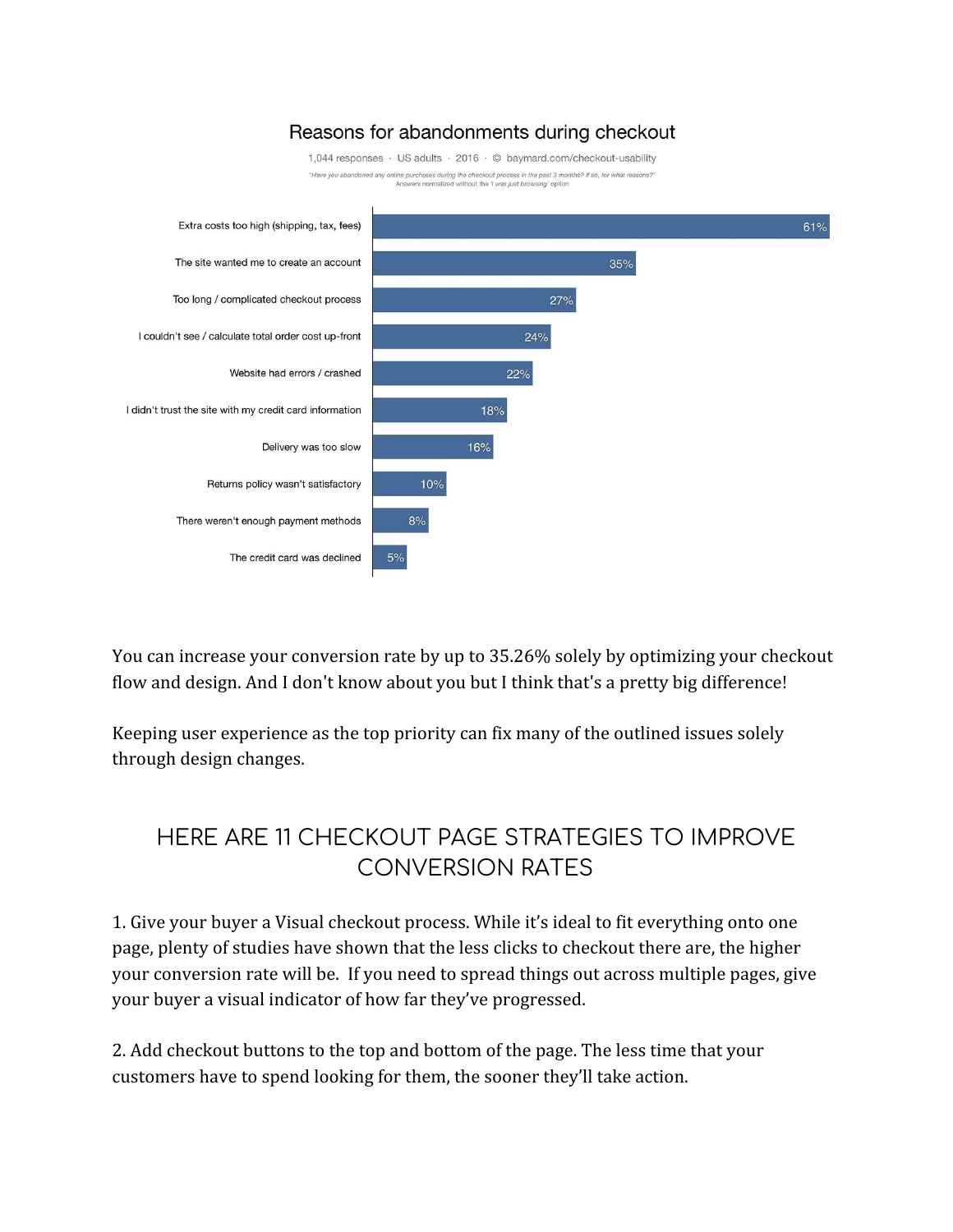3. Include credit card logos and security seals. Let shoppers know your site is a secure, trusted place to do business.

4. Give visitors the option to create an account AFTER checking out. There's nothing more annoying than being presented with the "Register to Create an Account!" popup first before you can complete your order. Buyers will gladly give their contact information in order to track their purchase after the order rather than stopping to fill everything in beforehand.

5. Let buyers save their cart or add to wishlist. Many people use a shopping cart as a wishlist to save things for later. Why not give them the opportunity to do just that by letting them save their cart or optionally add products to a wishlist for a future purchase?

6. Include a product summary to remind them of what they will be getting.

7. Show the final price before checkout. More and more sites are incorporating this feature to help prevent orders from being lost due to the customer's idea of a perceived price increase in the form of shipping/handling/tax fees. So make sure to include the total price!

8. Include product ratings and testimonials. Nothing helps instill confidence in an order more than customer reviews and ratings about a particular product. So add 1-3 at the checkout page.

9. Was \$X, Now \$Y. Everyone loves a good deal. If you can show the previous price of an item, you'll encourage them to complete the order while the item is still on sale. Or you can say: You Saved \$X. If you can show the shopper how much they've saved on their order before the final price is displayed, they'll feel much more comfortable pressing the Checkout button.

10. Make Digital Download Instructions Clear. If you are selling an ecourse or a digital product, at checkout, make it expressly clear how the customer can download their order. If they need special software to open it, show them how to download it. And in the future, if they need to download it again, provide them with instructions on how to do so. Don't assume everyone knows where and how to get Adobe Reader!

11. Promote financing offers for higher-ticket items courses. Some stores use Paypal's "Bill me Later" function while others offer payment in installments or a lower price for locking in a year's worth of service (versus paying month to month). Consider some creative financing options to help move your more expensive offerings, especially your high-ticket courses or programs.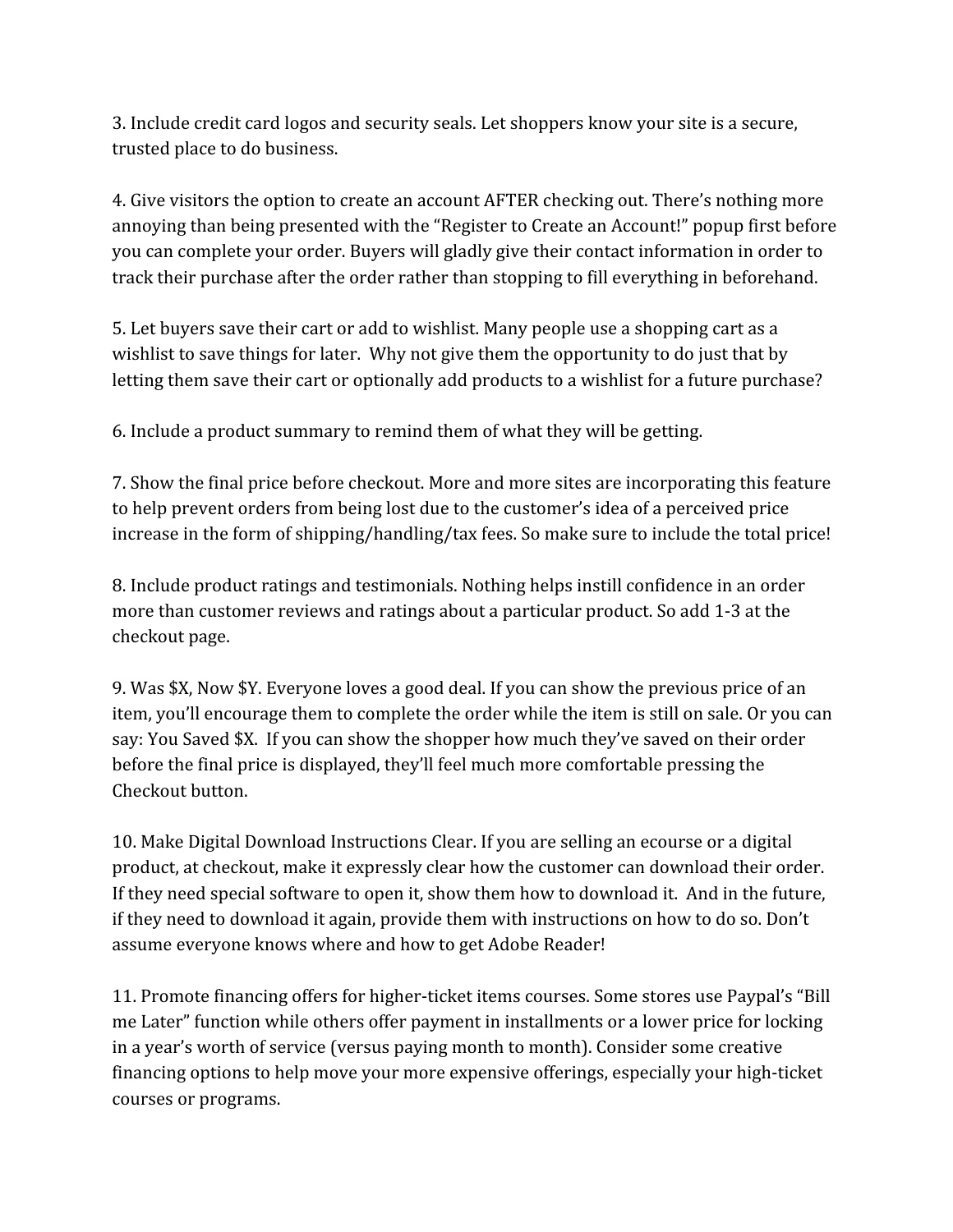Of course, with any list that includes techniques and tips to help increase conversions, you should remember that no matter how certain you are that one idea or the other will work for you, it's ALWAYS worth testing.

Your buyers may surprise you, and you won't know how well a particular strategy works until you test to see if one check-out page does better than another.

## NOW WHAT?

Once the Check-Out Page is complete, you'll want to do a test-run on your entire funnel from start to finish to see if it works.

You can do this by going over it yourself, or having someone else do it. You don't want to have gone to all this trouble creating your course and building your system/funnel and later discover that there's a missing link somewhere!

Once you've tested out the funnel, it's time to make your Ad go live and start marketing!

Create your Ad and set it to run… Then link it to your Freebie Sign-Up Page, and see the emails start to send. After a while, you'll start to see sales trickling in and your email list will be growing with eager subscribers.

If someone doesn't buy your course the first time around (which most people won't), you still have your email sequence to nurture your relationship with your new subscribers and sell to them. This is why giving them a Freebie in exchange for their email address is so important!

Lastly, make sure that you keep promoting your course as much as possible!

Remember: The #1 Marketing Mistake Entrepreneurs make is to stop promoting… So don't let that be you.

Here are a few links to tutorials on how to do paid advertising on the most popular social media: